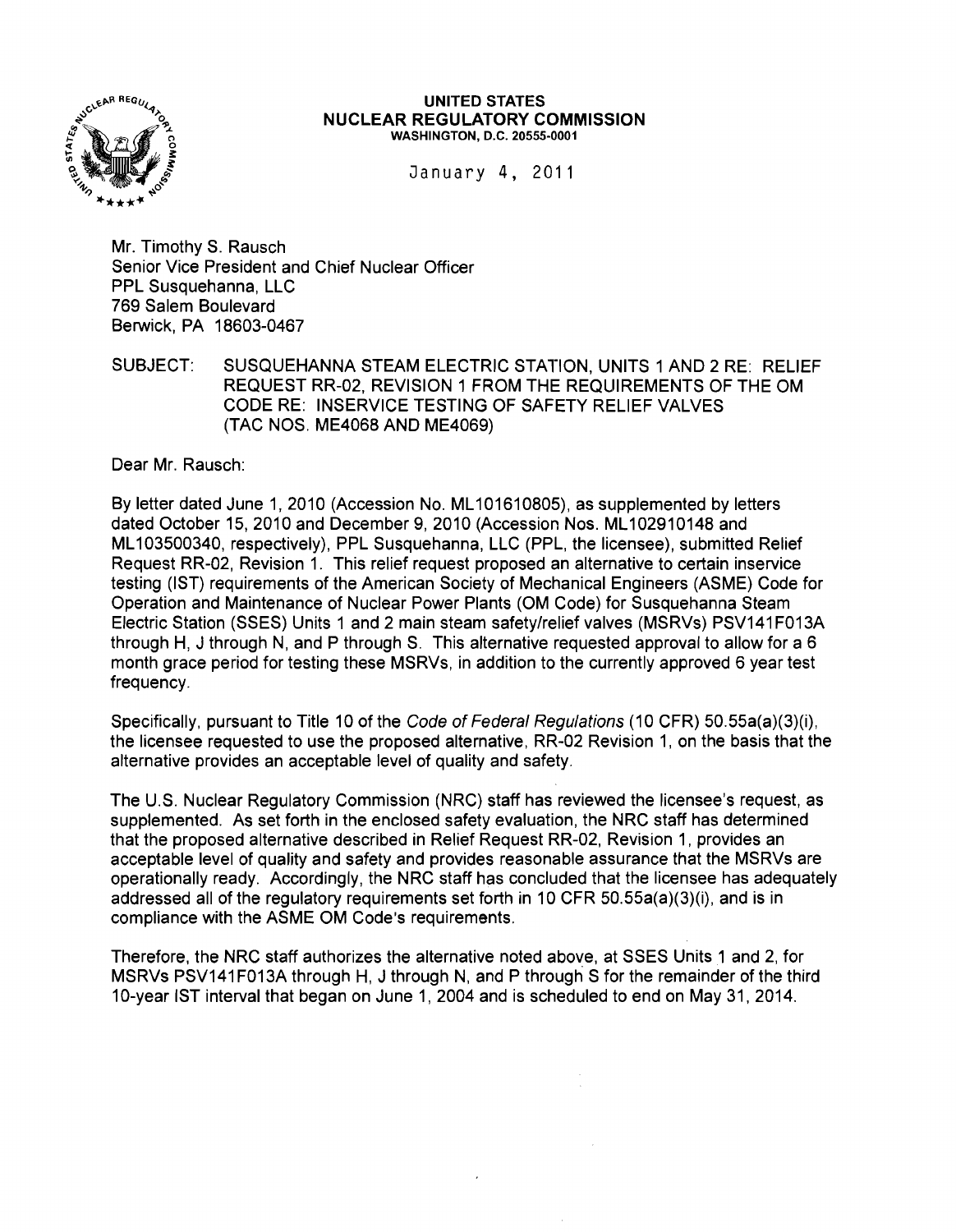T. S. Rausch **- 2** -

All other ASME OM Code requirements for which relief was not specifically requested and approved, remain applicable.

Please contact me at (301) 415-2942, or the Project Manager, Bhalchandra K. Vaidya at (301) 415-3308, if you have any questions.

Sincerely,

Hancy L. Salyado

Nancy L. Salgado, Chief Plant Licensing Branch 1-1 Division of Operating Reactor Licensing Office of Nuclear Reactor Regulation

Docket Nos. 50-387 and 50-388

Enclosure: As stated

cc w/encl: Distribution via Listserv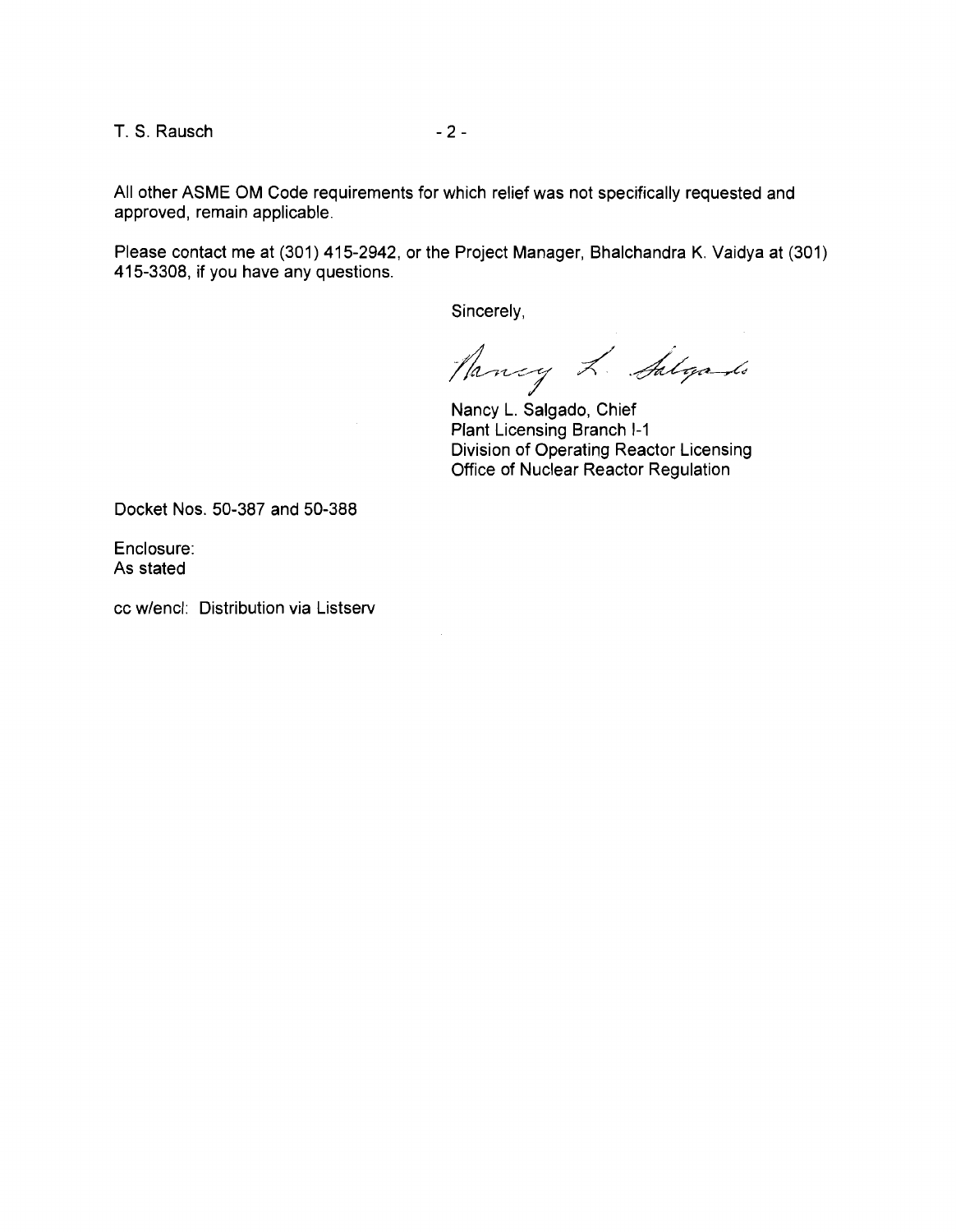

#### لات المستوى المستوى المستوى المستوى المستوى المستوى المستوى المستوى المستوى المستوى المستوى المستوى المستوى ال<br>21. NUCLEAR REGULATORY C NUCLEAR REGULATORY COMMISSION WASHINGTON, D.C. 20555-0001

# SAFETY EVALUATION BY THE OFFICE OF NUCLEAR REACTOR REGULATION

# FOR RELIEF REQUEST RR-02, REVISION 1 REGARDING MAIN STEAM SAFETY/RELIEF

## VALVES TEST FREQUENCY GRACE PERIOD RELATED TO THIRD 10-YEAR INTERVAL

## INSERVICE TESTING PROGRAM

## PPL SUSQUEHANNA, LLC

## SUSQUEHANNA STEAM ELECTRIC STATION, UNITS 1 AND 2

DOCKET NOS. 50-387 AND 50-388

## 1.0 INTRODUCTION

By letter dated June 1, 2010 (Accession No. ML101610805), as supplemented by letters dated October 15, 2010, and December 9,2010 (Accession Nos. ML102910148 and ML 103500340, respectively), PPL Susquehanna, LLC (PPL, the licensee), submitted Relief Request RR-02, Revision 1. This relief request proposed an alternative to certain inservice testing (1ST) requirements of the American Society of Mechanical Engineers (ASME) Code for Operation and Maintenance of Nuclear Power Plants (OM Code) for Susquehanna Steam Electric Station (SSES) Units 1 and 2 main steam safety/relief valves (MSRVs) PSV141F013A through H, J through N, and P through S. This alternative requested approval to allow for a 6 month grace period for testing these MSRVs, in addition to the currently approved 6 year test frequency.

Specifically, pursuant to Title 10 of the Code of Federal Regulations (10 CFR) 50.55a(a)(3)(i), the licensee requested to use the proposed alternative, RR-02, Revision 1. on the basis that the alternative provides an acceptable level of quality and safety.

## 2.0 REGULATORY EVALUATION

10 CFR 50.55a(f), "Inservice testing requirements", requires, in part, that ASME Code Class 1. 2. and 3 components meet the requirements of the ASME OM Code and applicable addenda, except where alternatives have been authorized pursuant to paragraphs (a)(3)(i) or (a)(3)(ii) of 10 CFR 50.55a.

In proposing alternatives, a licensee must demonstrate that the proposed alternative provides an acceptable level of quality and safety (10 CFR 50.55a(a)(3)(i)) or that compliance with the specified requirements of 10 CFR 50.55a would result in hardship or unusual difficulty without a compensating increase in the level of quality and safety (10 CFR 50.55a(a)(3)(ii)). Proposed alternatives to the requirements of 10 CFR 50.55a(f) may be used when authorized by the Director, Office of Nuclear Reactor Regulation.

Enclosure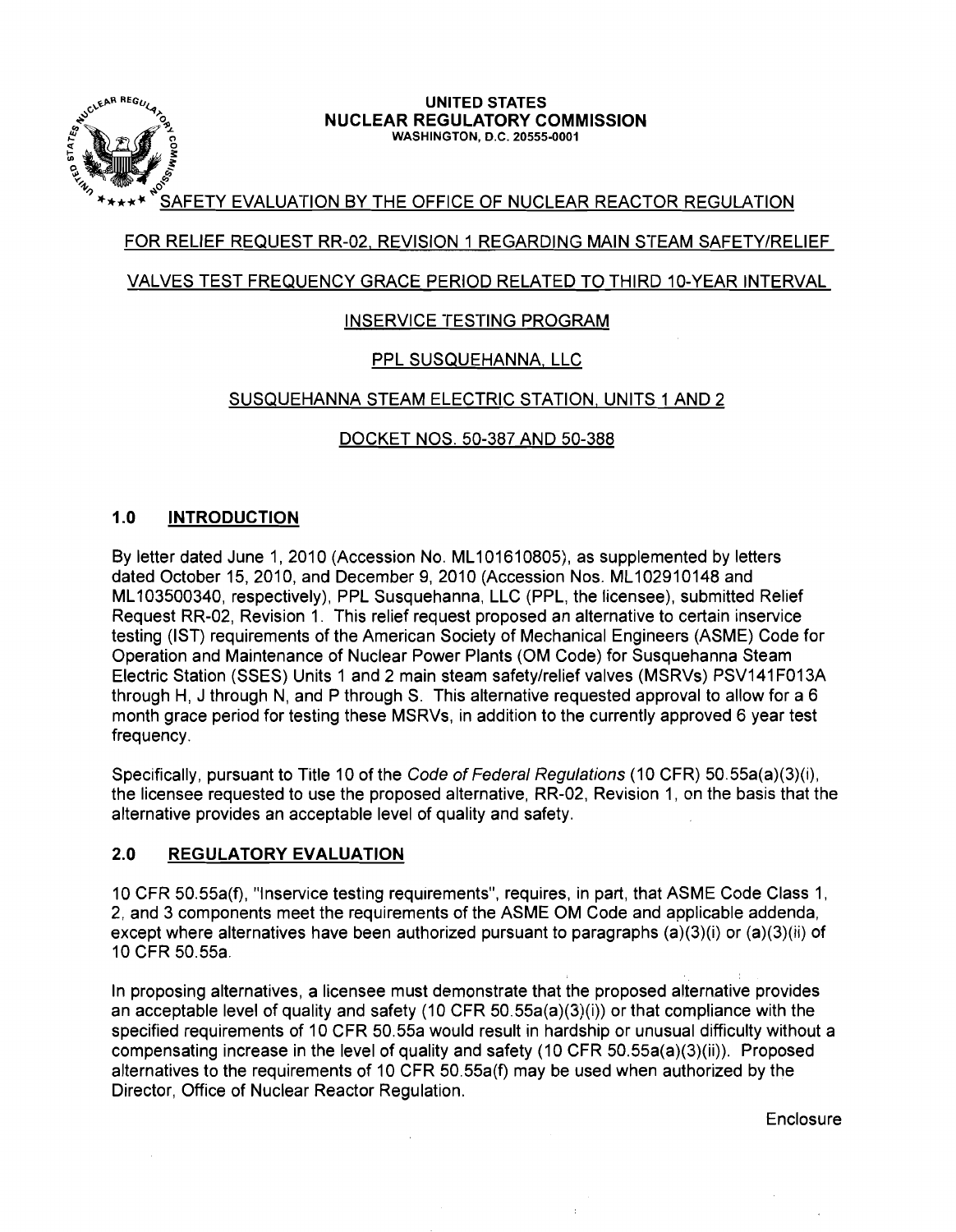The SSES Units 1 and 2 third 10-year 1ST interval commenced on June 1, 2004 and is scheduled to be completed by May 31, 2014. The third 10-year interval IST programs were developed to meet the requirements of the 1998 Edition through 2000 Addenda of the ASME OM Code pursuant to 10 CFR 50.55a(f)(4)(ii).

The U. S. Nuclear Regulatory Commission's (NRC's) findings with respect to approving the alternative associated with the SSES RR-02, Revision 1, are given below:

## 3.0 **TECHNICAL EVALUATION**

#### 3.1 Licensee's Alternative Request RR-02, Revision 1

Appendix I, "Inservice Testing of Pressure Relief Devices in Light-Water Reactor Nuclear Power Plants," 1-1330(a), "Test Frequencies, Class 1 Pressure Relief Valves," requires, in part, that, "Class 1 pressure relief valves shall be tested at least once every 5 years, starting with initial electric power generation." MSRVs PSV141 F013A through H, J through N, and P through S are Class 1 pressure relief/safety valves.

Code Case OMN-17, "Alternative Rules for Testing ASME Class 1 Pressure Relief/Safety Valves," Section 1(a), "Test Frequencies, Class 1 Pressure Relief Valves," allows, "the test interval for any individual valve that is in service shall not exceed 72 months except that a 6-month grace period is allowed to coincide with refueling outages."

By letter dated March 10, 2005, the NRC authorized RR-02, Revision 0, in which the licensee proposed an alternative test frequency of 6 years (three refueling outages) in lieu of 5 years as required by Appendix I, paragraph I-1330(a) of the ASME OM Code for MSRVs PSV141F013A through H, J through N, and P through S (Accession No. ML050690239).

By letter dated June 1, 2010, the licensee requested approval of RR-02, Revision 1 (ADAMS Accession No. ML101610805) to allow for a grace period of 6 months for the test frequency (in addition to the 6-year testing frequency which was previously approved) for the MSRVs noted above.

## 3.2 NRC Staff Evaluation

The ASME published Code Case OMN-17, "Alternative Rules for Testing ASME Class 1 Pressure Relief/Safety Valves" in the 2009 Edition of the OM Code. This code case has not yet been approved for use by the NRC in Regulatory Guide 1.192, "Operation and Maintenance Code Case Acceptability, ASME OM Code." The code case imposes a special maintenance requirement to disassemble and inspect each valve to verify that parts are free from defects resulting from the time-related degradation or maintenance-induced wear prior to the start of the extended test frequency. PPL is not requesting to adopt Code Case OMN-17. However, consistent with the special maintenance requirement in Code Case OMN-17, PPL stated that "subsequent to completion of as-found testing, each SRV in the removed complement is disassembled to perform an inspection and maintenance activities, including disc and seat inspection for evidence of degradation such as leakage or misalignment. Any SRV that fails the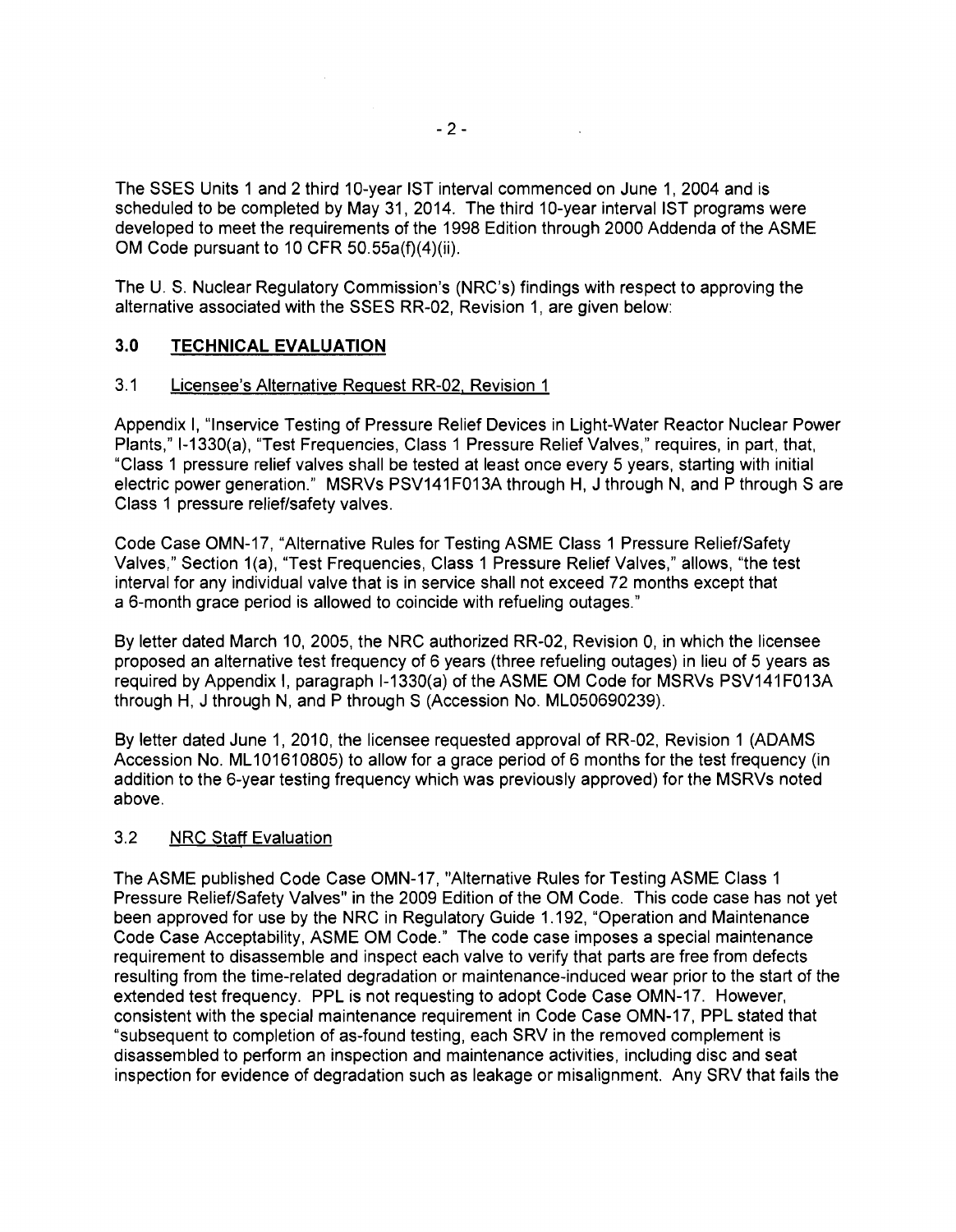as-found set-pressure test is inspected to determine the cause. All adverse conditions are corrected, the disc and seats are lapped, and the valve is reassembled. Each SRV is then recertified for service through inspection and testing consistent with ASME OM Code requirements, including set-pressure, seat tightness, stroke time and disc lift verifications, solenoid coil pick up/drop out, and air actuator integrity tests. After recertification testing, the SRVs are stored in controlled areas at the recertification vendor facility and at Susquehanna SES."

In addition, the licensee provided test data for the MSRVs for both units for the time period from initial operation to March 2010. This data comprised of 295 tests and showed that the average of the as-found pressure is within -0.78% of the set-pressure, with a calculated standard deviation of 1.56%. The test data shows that only two tests exceeded +3% of the set-pressure. Per the data provided, it has been over 10 years since these two tests were conducted and no high side as-found setpoint test failures have occurred since flexi discs have been installed in the MSRVs at SSES.

The NRC staff finds that the proposed alternative to allow for a grace period of 6 months for the test frequency of the SSES MSRVs listed in Revision 1 to RR-02 is acceptable. Disassembling and inspecting each MSRV to verify that parts are free from defects resulting from the timerelated degradation or maintenance-induced wear, and correcting all adverse conditions, provides reasonable assurance that the MSRVs are operationally ready during the extended test interval grace period of 6 months.

## **4.0 CONCLUSION**

As set forth above, the NRC staff determines that the proposed alternative in RR-02, Revision 1, provides an acceptable level of quality and safety. Accordingly, the NRC staff concludes that the licensee has adequately addressed all of the regulatory requirements set forth in 10 CFR 50.55a(a)(3)(i), and is in compliance with the ASME Code requirements. All other ASME OM Code requirements for which relief was not specifically requested and approved remain applicable.

Therefore, the NRC staff authorizes the alternative noted above, at SSES Units 1 and 2, for MSRVs PSV141 F013A through H, J through N, and P through S for the remainder of the third 10-year 1ST interval that began on June 1, 2004 and is scheduled to end on May 31, 2014.

Principal Contributor: L. Feliu Date: January 4, 2011